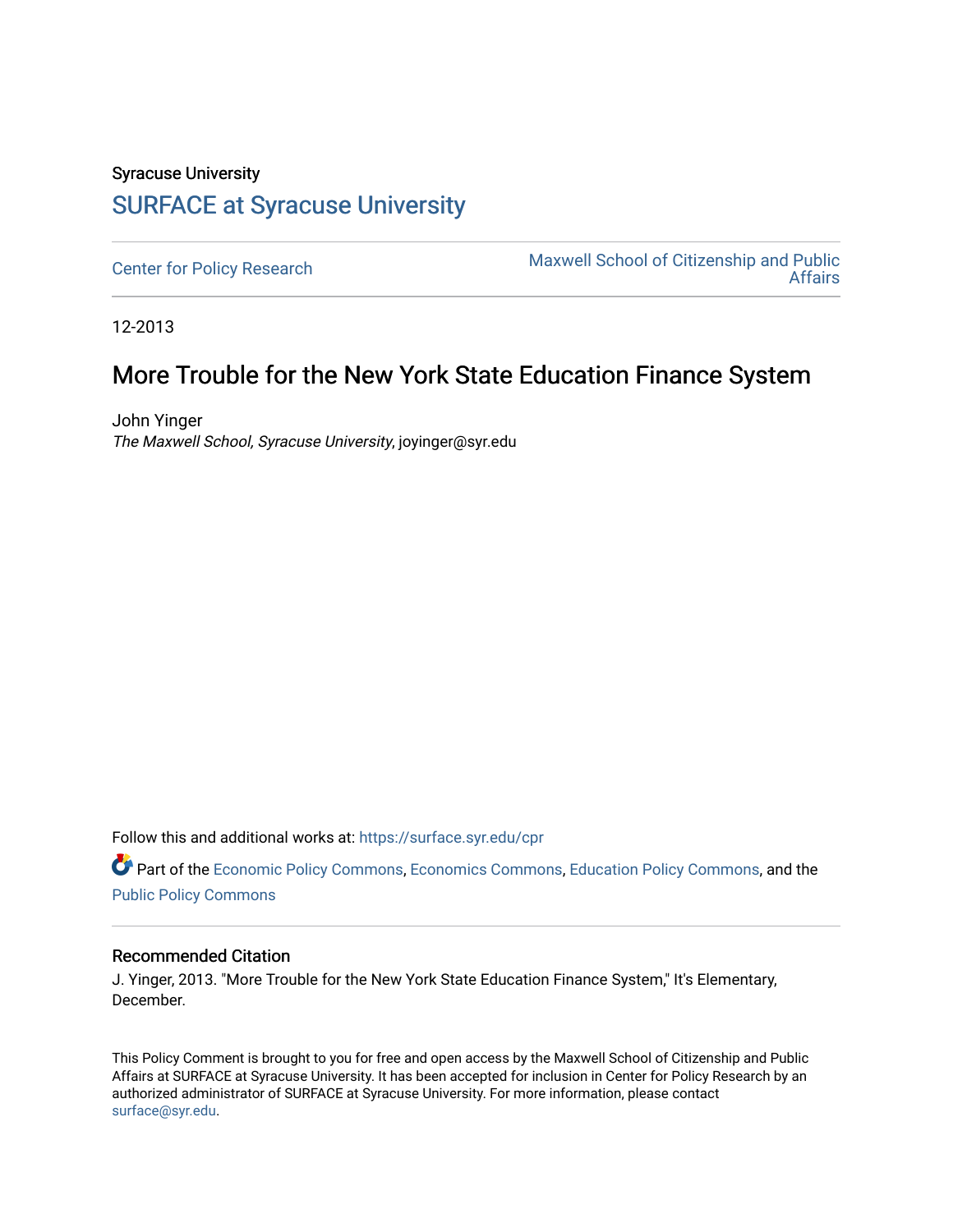It's Elementary

A Monthly Column by EFAP Director John Yinger December 2013

## **More Trouble for the New York State Education Finance System**

On December 10, 2013, the New York State Tax Relief Commission issued its final report and recommendations. These recommendations were immediately embraced by Governor Cuomo. Sadly, however, these recommendations continue the assault on New York's education finance system that was initiated by George Pataki, a co-chair of the commission, when he was governor and continued by Governor Cuomo's own policies.

The commission's main proposal, which has a price tag of \$1 billion, is to grant homeowners a property tax rebate for any increase in property taxes, so long as their jurisdiction does not override the 2 percent limit on property tax levy increases championed by Governor Cuomo and implemented in 2011.

It is difficult for me to figure out how anyone could come up with such a misguided and unfair proposal.

It is anti-democratic. Homeowners in jurisdictions where 60 percent of the voters believe that they need an increase in property taxes beyond 2 percent will receive a large financial punishment from the state.

It is profoundly unfair to children and homeowners in poor school districts.<sup>[1](#page-1-0)</sup> A key feature of the New York education finance system is that poor districts receive a much smaller share of their revenue from the property tax than do rich districts. A few wealthy downstate suburbs collected over \$30,000 per pupil in local revenue in 2011-12, for example, whereas the Upstate Big Three (Buffalo, Rochester, and Syracuse) collected about \$3,700. Thus, a rebate equal to the maximum allowable tax increase of 2 percent would equal \$600 per pupil in these wealthy suburbs but only \$74 in the upstate big three. New York's education finance system already cheats the state's poor districts.<sup>[2](#page-1-1)</sup> Why would any reasonable politician support a proposal to cheat them even more?

It is profoundly unfair to renters and to high-renter school districts. The STAR property tax exemption program provides property tax relief to homeowners. Because STAR exemptions do not apply to renters (and because of the equally unfair Sales Price Differential Factor, SPDF, which is discussed below), STAR payments per pupil are already over 5 times as high in low-

<span id="page-1-0"></span><sup>&</sup>lt;sup>1</sup> The tax cap and the new proposals apply to all jurisdictions, not just school districts. This column focuses mainly on the school-district component.

<span id="page-1-1"></span><sup>&</sup>lt;sup>2</sup> See my column for November 2013 at: http://cpr.maxwell.syr.edu/efap/about\_efap/ie/Nov13.pdf.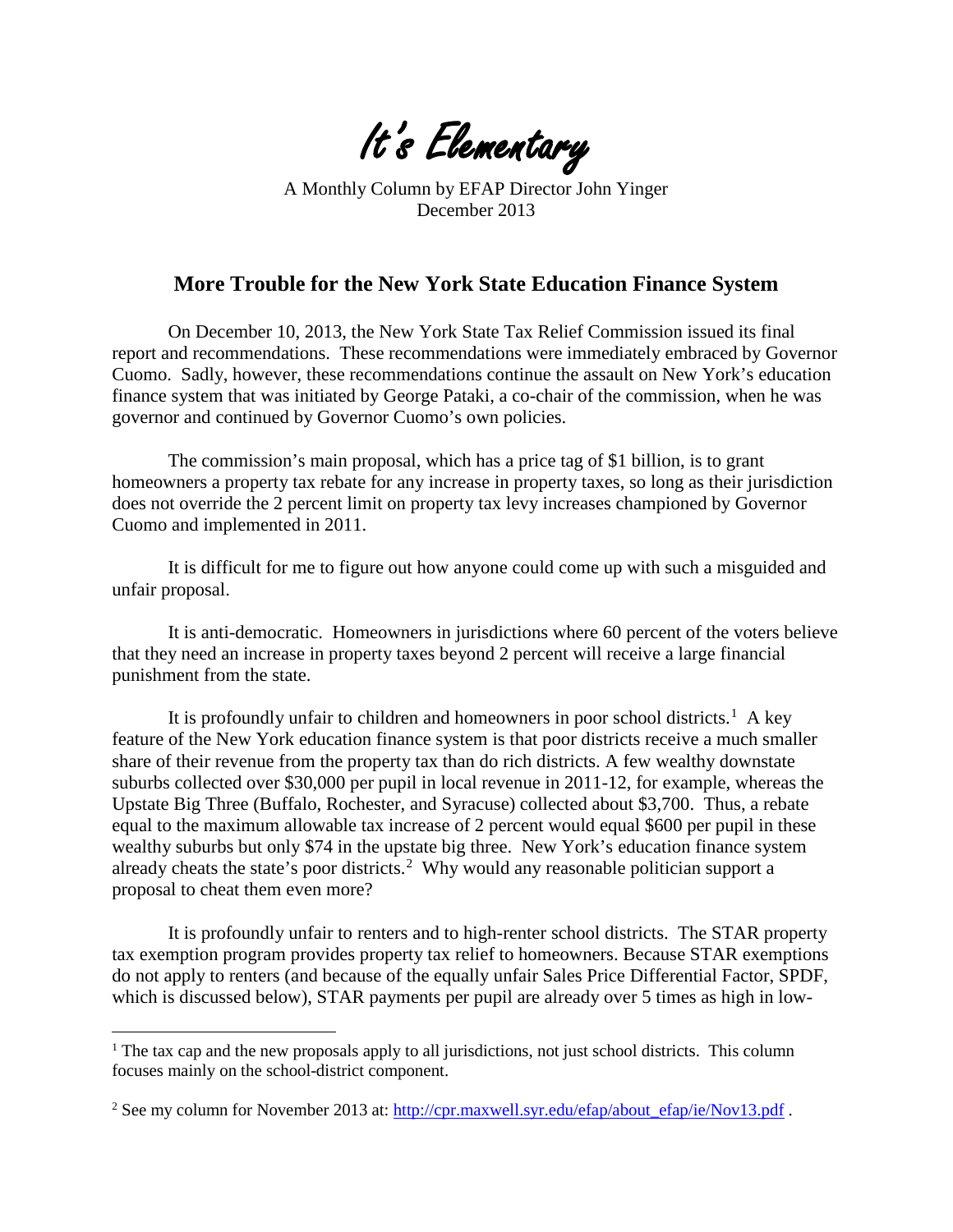renter downstate small suburbs as in the high-renter Upstate Big Three. Again, why would any reasonable politician want to make this anti-renter bias even worse?

Although it discourages a few jurisdictions from increasing property taxes by more than 2 percent, it promotes inefficiency by giving voters in every other jurisdiction an incentive to support the 2 percent maximum property tax increase for two years. What voter, if fully informed, would turn town a 2 percent increase in spending paid for by the state? This inefficiency might even last for years if elected officials find it difficult to let these rebates disappear.

It tries to force unproven types of governmental reorganization. Under the commissions' proposal, homeowners would receive the property tax rebates in the second year "only if they reside in jurisdictions that take meaningful concrete steps toward finding structural savings by sharing services with other jurisdictions or consolidating governments in their entirety." These types of reorganization may sometimes be cost-effective, but little is known about the possible savings and they are clearly not appropriate in many circumstances.<sup>[3](#page-2-0)</sup> Moreover, this provision penalizes large districts, where opportunities for this type of reorganization are much more limited.

It does not address the property tax burden in the long run. It is a \$1 billion gift focused on homeowners in wealthy districts that disappears in two years. In fact, by encouraging spending up to the tax cap, this proposal might result in property tax increases when the rebates disappear.

Perhaps I should not be surprised by this proposal. When he was governor, after all, George Pataki pushed through the STAR program, which gives no relief to renters and which, thanks to the SPDF, gives much higher exemptions to homeowners in rich districts than in poor districts. As I have documented elsewhere, the SPDF is one of the most unfair tax provisions ever designed by a state government.<sup>[4](#page-2-1)</sup> This new rebate proposal is just more of the same.<sup>[5](#page-2-2)</sup>

<span id="page-2-0"></span><sup>&</sup>lt;sup>3</sup> My research with Bill Duncombe indicates some budgetary savings from school consolidation for very small districts, but I know of no study that documents such savings for service sharing or consolidation in other cases. See W. Duncombe and J. Yinger, "The Benefits and Costs of School District Consolidation: What Recent Research Reveals about Potential Cost Savings," *The School Administrator*, 5 (67) (May 2010): 10-17. Available at:<http://www.aasa.org/SchoolAdministratorArticle.aspx?id=13218>

<span id="page-2-1"></span><sup>&</sup>lt;sup>4</sup> Again, see my November column: [http://cpr.maxwell.syr.edu/efap/about\\_efap/ie/Nov13.pdf](http://cpr.maxwell.syr.edu/efap/about_efap/ie/Nov13.pdf) .

<span id="page-2-2"></span><sup>&</sup>lt;sup>5</sup> Perhaps I also should not be surprised that H. Carl McCall, the other co-chair of this commission, supported these recommendations. When he was the New York State Comptroller, Mr. McCall made the bizarre argument that "STAR should not be counted as school aid" because of the "diametrically opposed distributional patterns between STAR and school aid." STAR is not school aid because it is unfair? He also argued, as did Governor Pataki, that STAR was not part of the education finance system because its "purpose" was tax relief. Whatever its purpose in the eyes of politicians, its effect is to distribute a large share of the state's support for education in a wildly unfair manner. See page 9 of H. Carl McCall, "School Finance Issues in the 1998-99 Enacted Budget," June 1998, available at [http://www.osc.state.ny.us/reports/schools/1998/enbred.pdf .](http://www.osc.state.ny.us/reports/schools/1998/enbred.pdf) Mr. McCall also cites a report by Bill Duncombe and me without explaining that our conclusions on these points are the opposite of his.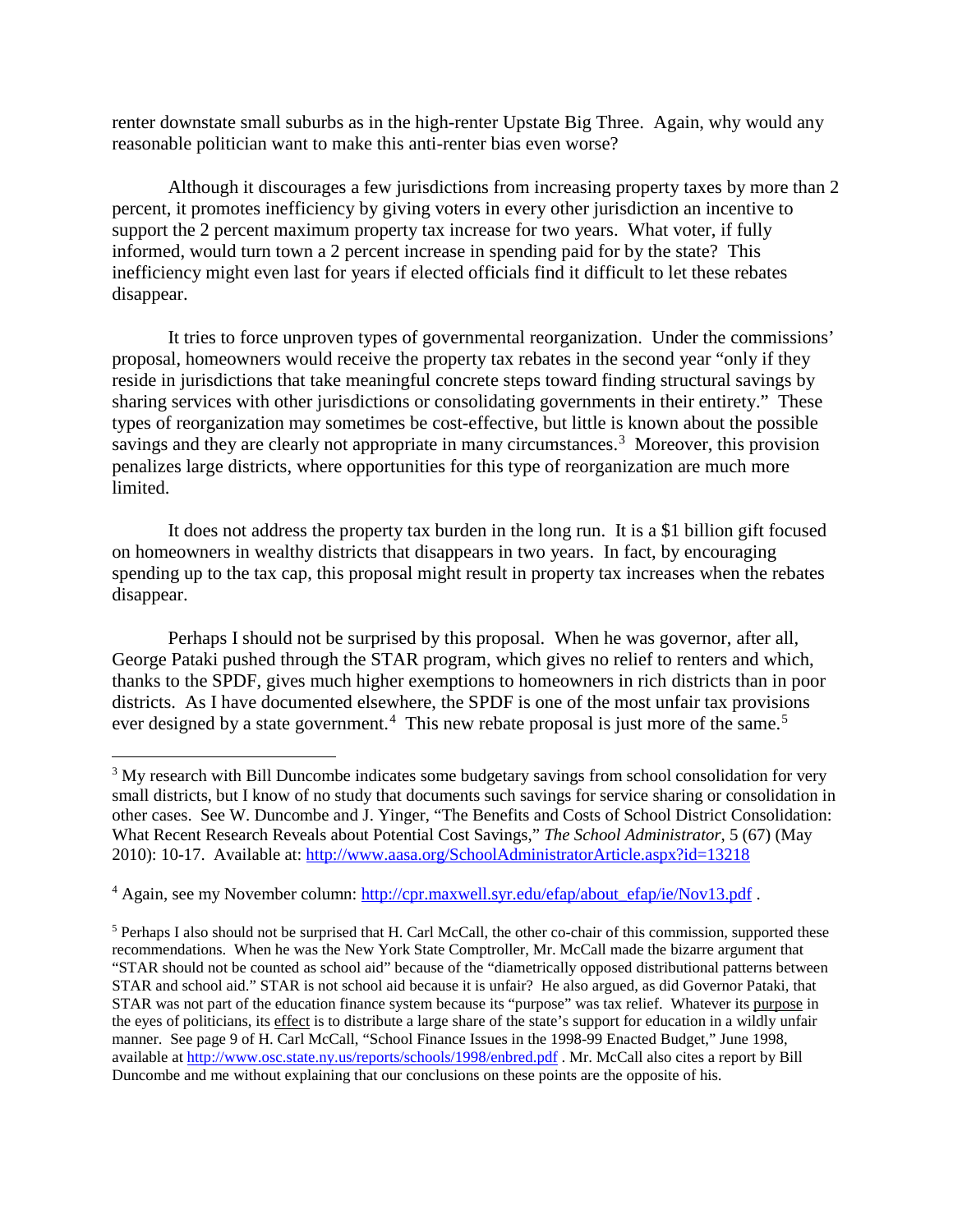Perhaps I also should not be surprised that Governor Cuomo supports these provisions. After all, he appointed former-Governor Pataki as a co-chair of this commission, despite Pataki's record, and he championed the tax cap that is so unfair to poor school districts.<sup>[6](#page-3-0)</sup>

But I keep hoping that New York's politicians will recognize that they are cheating students in poor school districts and that the resulting lost skills penalize all citizens of New York State.

One other key proposal in the commission report is to provide an income tax credit to manufacturing firms equal to 20 percent of their property tax payment. What an ironic proposal. As several scholars have shown, Pataki's STAR program created incentives that led to a substantial increase in property taxes on business property.<sup>[7](#page-3-1)</sup> The latest estimate by my colleagues and me is that STAR resulted in a 12.5 percent increase in the business property tax rate. By making this proposal, Pataki appears to be trying to undo some of the damage that his STAR program caused.<sup>[8](#page-3-2)</sup>

However, the proposed manufacturing tax credit is unlikely to have the intended effect. A 20 percent cut in property taxes for manufacturing represents a gift to current manufacturing firms and will have little or no impact on decisions by manufacturing firms to move into or out of New York State. A property tax cut (or it income-tax-credit equivalent) leads to an immediate increase in the value of manufacturing property and of land suitable for manufacturing establishments. As a result, manufacturing businesses thinking of moving into New York would face an increase in the cost of property that offset the decrease in their property taxes. Manufacturing businesses thinking of moving out of New York also might not be discouraged from leaving because the price of their property, which is what they receive if they leave, would go up. New York does not need any more programs that give bonuses to current businesses without altering the conditions that promote economic development—such as a fairer education finance system.

To develop more reasonable responses to the high property taxes in New York State, policy makers need to recognize that property tax rates are heavily influenced by other components of a state's education finance system. Most importantly, many scholars have shown that increases in state education aid lead to some combination of spending increases and property

<span id="page-3-0"></span><sup>&</sup>lt;sup>6</sup> My November column also discussed the unfairness in New York State's tax cap.

<span id="page-3-1"></span><sup>7</sup> See J. Rockoff, "Local Response to Fiscal Incentives in Heterogeneous Communities," *Journal of Urban Economics* 68 (2) (September 2010), pp. 138-147 and T. H. Eom, W. Duncombe, P. Nguyen-Hoang, and J. Yinger, "The Unintended Consequences of Property Tax Relief: New York's STAR Program," Working Paper, Syracuse University, November 2013.

<span id="page-3-2"></span><sup>&</sup>lt;sup>8</sup> To add to the irony, recall that the design of the rebates gives voters an entirely new incentive to increase public spending by no less than 2 percent. Will some future governor appoint Pataki to another commission so he can magnify the damage from this proposal, too?